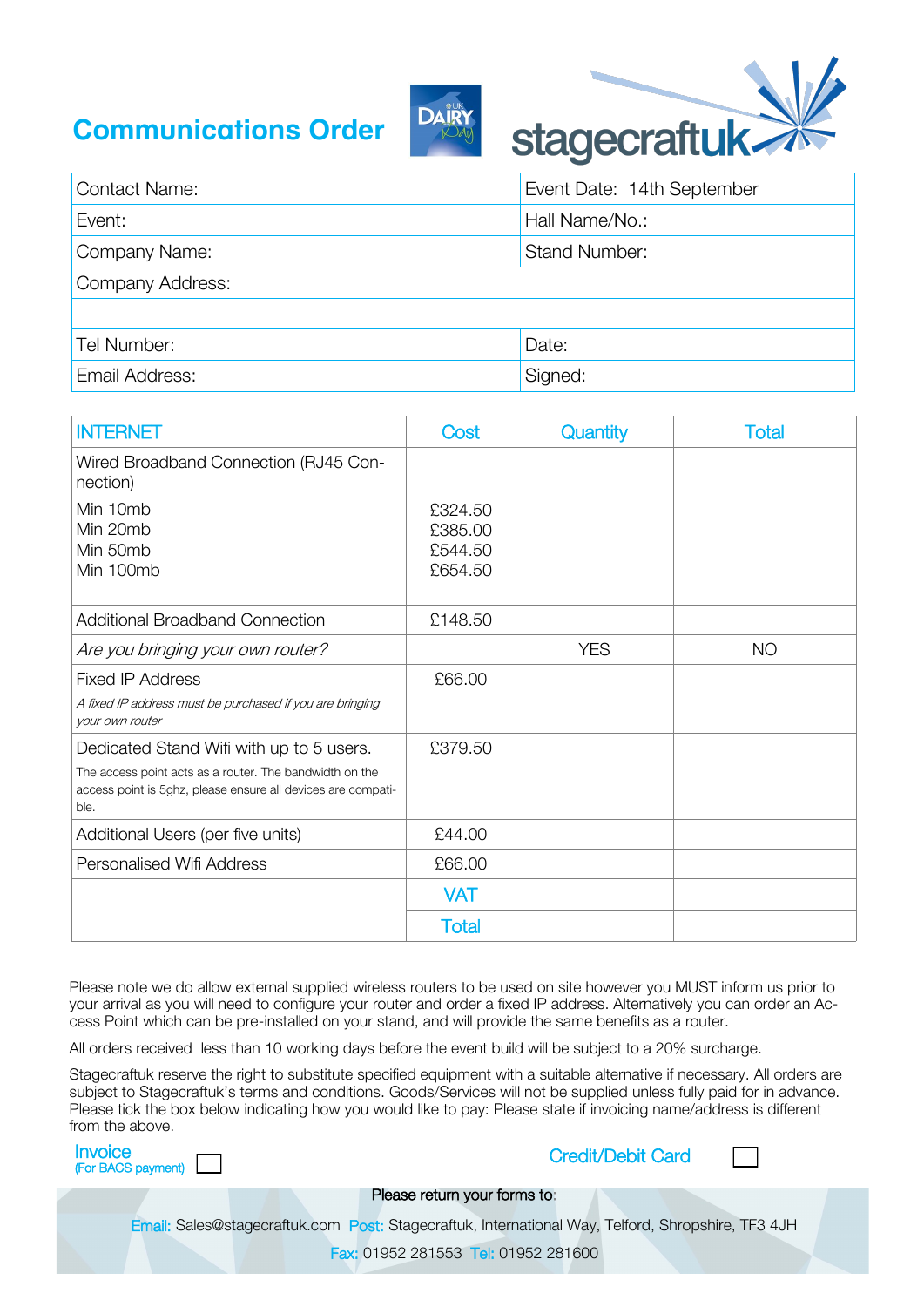

## **Communications Order Form**

Please indicate using the grid below the location of the services required. Please also fill in the surrounding stand numbers so that the stand orientation can be attained.



Please complete the Internet Requirements Questionnaire on the next page.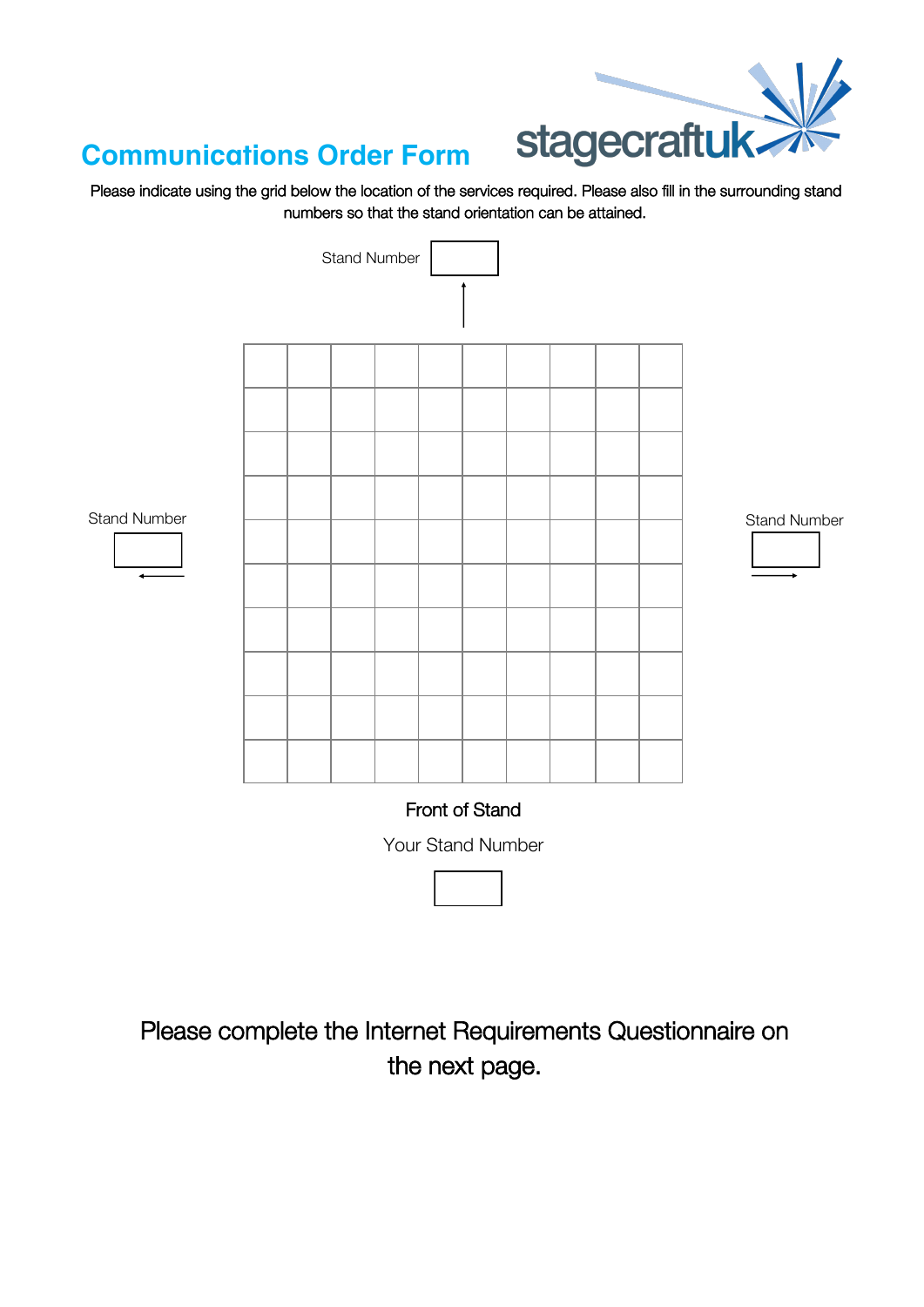## **COMMUNICATIONS FORM— REQUIREMENTS**



| Contact Name:    | Cost Code: 090602    |
|------------------|----------------------|
| Event:           | Hall Name/No.:       |
| Company Name:    | <b>Stand Number:</b> |
| Company Address: |                      |
|                  |                      |

Please complete the below prompts so we can ensure that your Communications Order suits your requirements. If you ae unsure on any of the questions, please contact : sales@stagecraftuk.com / 01952 281600

| 1. What do you plan to use the connection for? (Please tick) |  |
|--------------------------------------------------------------|--|
| <b>Payment Processing</b>                                    |  |
| Demonstrating a product                                      |  |
| Showcasing a website                                         |  |
| If other please specify:                                     |  |
|                                                              |  |

| 2. How many devices will your connection need to cope with? |  |
|-------------------------------------------------------------|--|
| $1 - 5$                                                     |  |
| $ 6 - 10 $                                                  |  |

| 3. What type of devices will you be using? (Please tick) |  |
|----------------------------------------------------------|--|
| liPad/Tablet                                             |  |
| PDQ Machine                                              |  |
| Laptop                                                   |  |
| Wireless Printer                                         |  |

| 4. Are your devices: (Please tick) |  |
|------------------------------------|--|
| 2.4Ghz                             |  |
| 5 Ghz                              |  |
| <b>Unsure</b>                      |  |